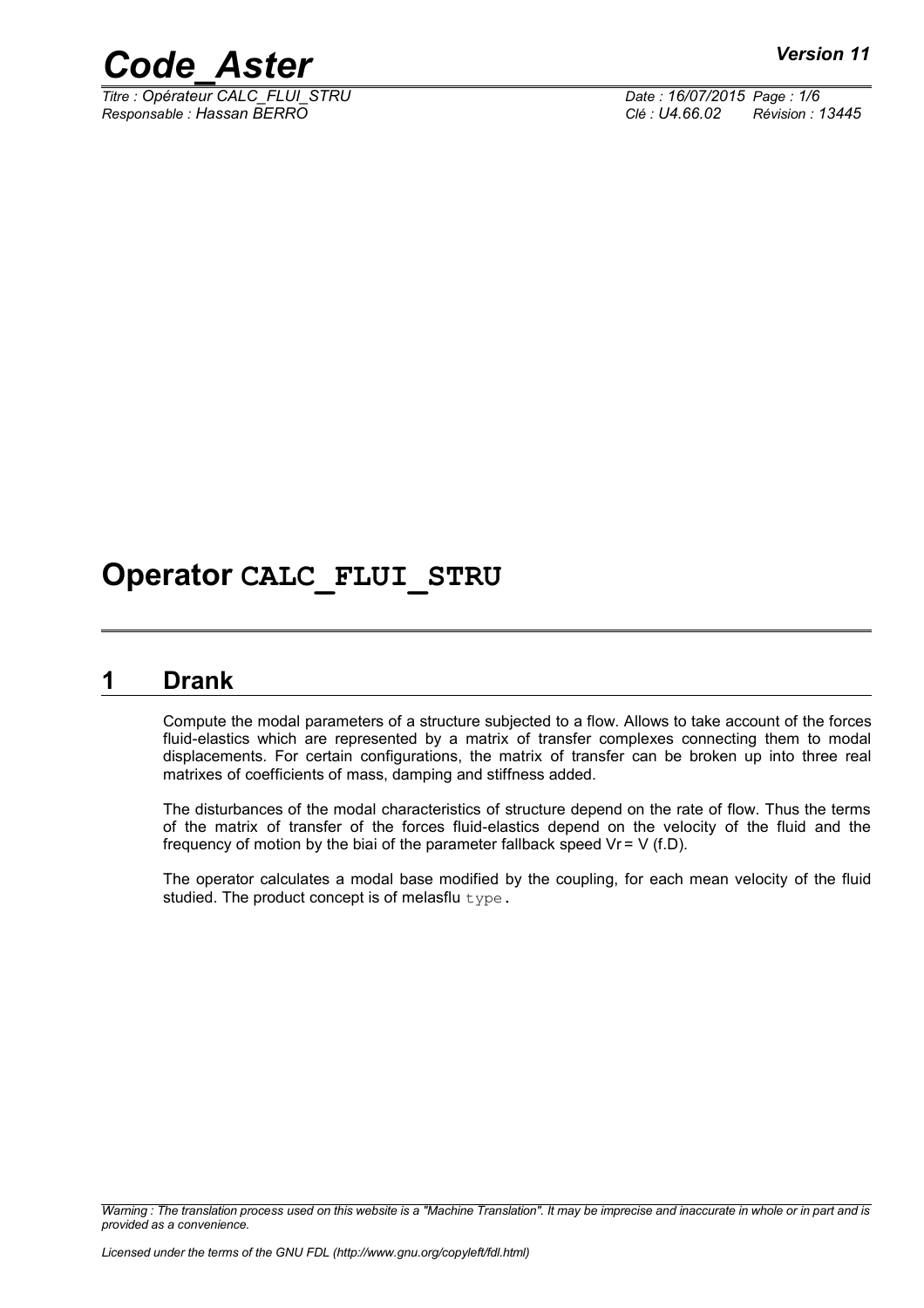# *Code\_Aster Version 11*<br>
Titre : Opérateur CALC FLUI STRU Date : 16/07/2015 Page : 2/6

*Titre : Opérateur CALC\_FLUI\_STRU Date : 16/07/2015 Page : 2/6 Responsable : Hassan BERRO Clé : U4.66.02 Révision : 13445*

## **2 Syntax**

| melf [melasflu] = CALC FLUI STRU (           |                                                         |                                 |                 |
|----------------------------------------------|---------------------------------------------------------|---------------------------------|-----------------|
| <b>OVITE FLUI= F</b>                         | $\left($                                                |                                 |                 |
|                                              | <b>OVITE MIN=vi</b>                                     | $\mathcal{F}$ and $\mathcal{F}$ | $[ R ]$         |
|                                              | <b>OVITE MAX=vm</b>                                     | $\mathbf{r}$                    | [R]             |
|                                              | $\lozenge$ NB POIN=np                                   | $\pmb{r}$                       | $[1]$           |
|                                              | $)$ ,                                                   |                                 |                 |
| ◆BASE MODALE= F                              | $\overline{(\ }$                                        |                                 |                 |
|                                              | ◆MODE_MECA=mode                                         | $\boldsymbol{r}$                | [mode meca]     |
|                                              | $\Diamond$<br>NUME ORDRE=1 nuor                         | $\mathbf{r}$                    | $[1_1]$         |
|                                              | ♦<br>/AMOR_REDUIT =1_amor , [1_R]                       |                                 |                 |
|                                              | /AMOR UNIF                                              | $=$ amor ,                      | [R]             |
|                                              | $\Diamond AMOR\_REDUIT\_CONN=1\_amor_c$ , [1R]          |                                 |                 |
|                                              | $\,$ ,                                                  |                                 |                 |
| ◆TYPE FLUI STRU=typeflui<br>[type_flui_stru] | $\mathbf{r}$                                            |                                 |                 |
| <b><i><u>OIMPRESSION=</u></i></b> F          | $\overline{(\ }$                                        |                                 |                 |
|                                              | $\Diamond$ PARA COUPLAGE=/                              | $/$ "NON",                      | "OUI' [DEFAULT] |
|                                              | ♦<br>DEFORMEE=/                                         | /"OUI',                         | "NON" [DEFAULT] |
| $\Diamond$ STOP ERREUR=/                     | ) $\prime$<br>"OUI' [DEFAULT]<br>/ $``NON''$ ,<br>$)$ ; |                                 |                 |

*Warning : The translation process used on this website is a "Machine Translation". It may be imprecise and inaccurate in whole or in part and is provided as a convenience.*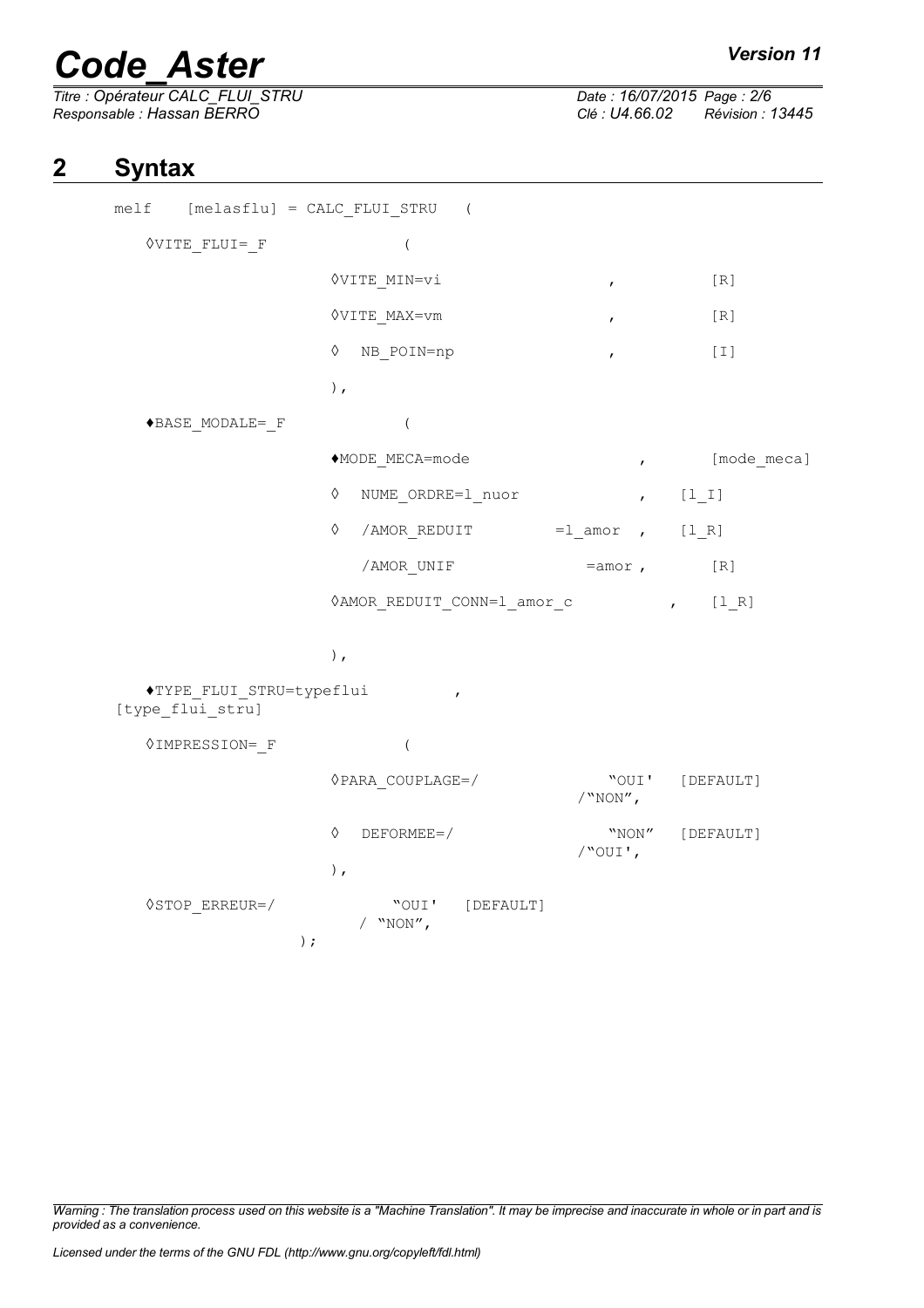*Titre : Opérateur CALC\_FLUI\_STRU Date : 16/07/2015 Page : 3/6 Responsable : Hassan BERRO Clé : U4.66.02 Révision : 13445*

## **3 Operands**

## **3.1 Key word VITE\_FLUI**

#### ◊VITE\_FLUI

Key word factor which makes it possible to define the beach studied fluid velocities and discretization.

◊VITE\_MIN=vi

First value the velocity for which the parameters of coupling are calculated.

◊VITE\_MAX=vm

Last value the velocity for which the parameters of coupling are calculated.

◊NB\_POIN=np

Defines the number of points of velocity (the step of discretization is constant).

### **3.2 Key word BASE\_MODALE**

#### ♦BASE\_MODALE

Factor key word which makes it possible to define the modal base of concept mode meca for which parameters of coupling are calculated. The coupling modifies the eigenfrequencies and the values of the terms of reduced damping associated with each mode (key word AMOR\_REDUIT or AMOR UNIF).

#### ♦MODE\_MECA=mode

Modal base of the type of concept mode meca.

#### ◊NUMÉRIQUE\_ORDRE=l\_nuor

Makes it possible to select the modes of the modal base of the mode\_meca type to be taken into account for the computation of the coupling.

◊/AMOR\_REDUIT=l\_amor

List of reduced dampings (percentage of critical damping) the corresponding to each mode of structure.

### **Note:**

*They must be of number identical to the number of modes taken into account (these modes are defined by key word NUME\_ORDRE ).*

/AMOR UNIF  $=$ amor

One applies to all the modes of modal base same reduced damping.

#### ◊AMOR\_REDUIT\_CONN=l\_amor\_c

List of reduced dampings (percentage of critical damping) the corresponding to each mode of structure for the method of Connors (see [R4.07.04]). In accordance with this documentation of reference, one provides two values of ratio of instability of Connors (including one known as "All components").

#### **Note:**

*Warning : The translation process used on this website is a "Machine Translation". It may be imprecise and inaccurate in whole or in part and is provided as a convenience.*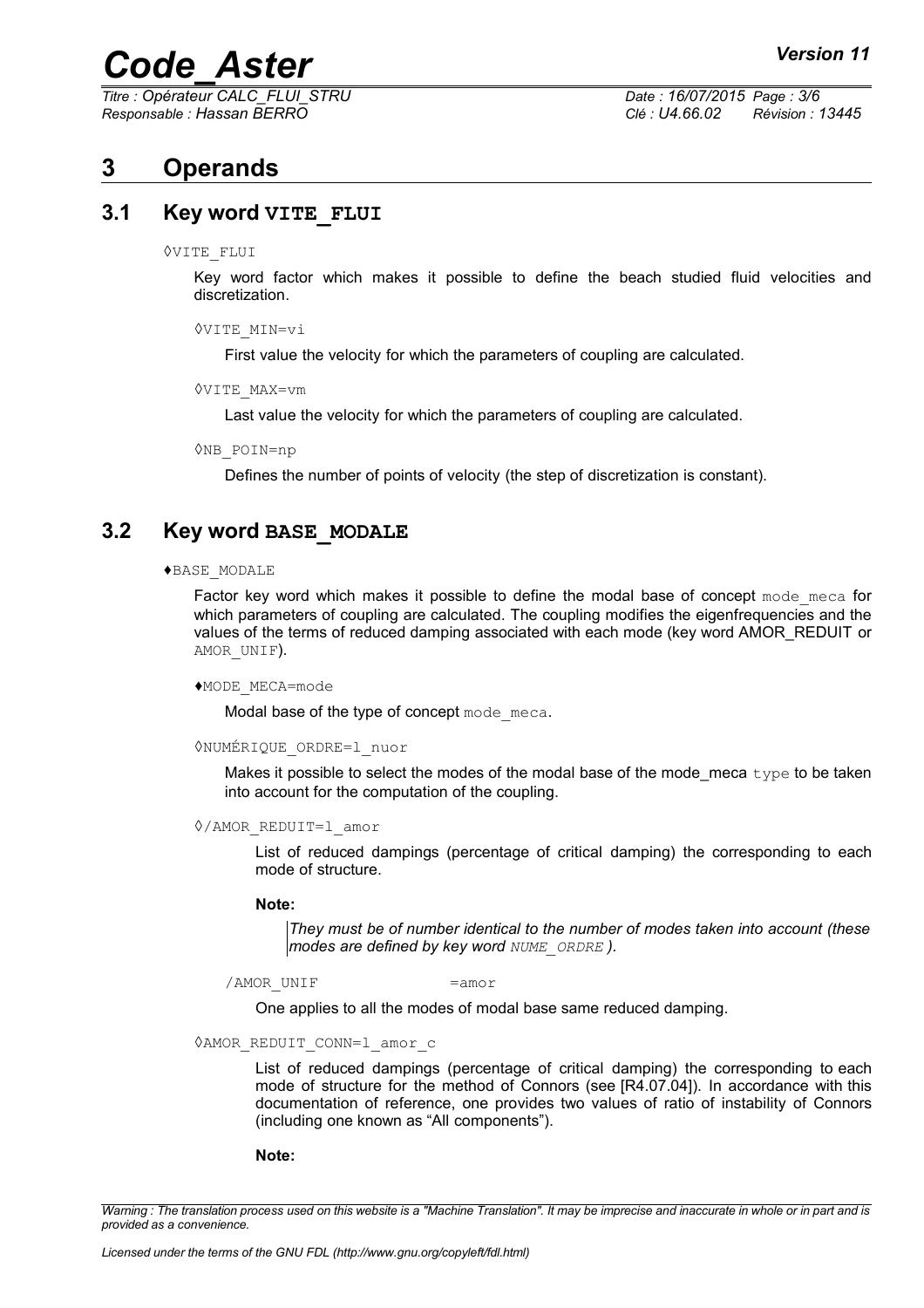*Titre : Opérateur CALC\_FLUI\_STRU Date : 16/07/2015 Page : 4/6 Responsable : Hassan BERRO Clé : U4.66.02 Révision : 13445*

*As for key word AMOR\_REDUIT , they must be of number identical to the number of modes taken into account.*

*Warning : The translation process used on this website is a "Machine Translation". It may be imprecise and inaccurate in whole or in part and is provided as a convenience.*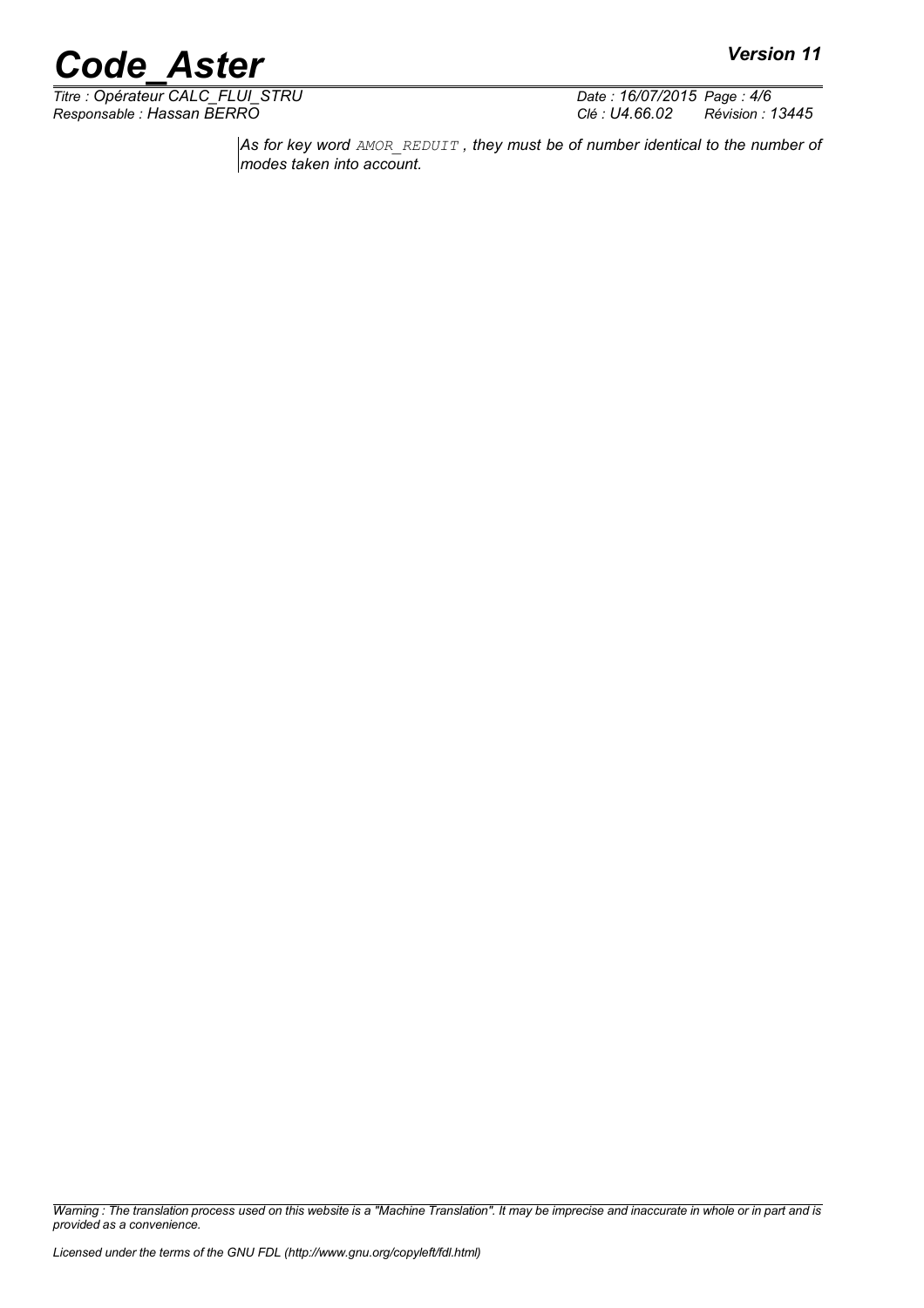*Titre : Opérateur CALC\_FLUI\_STRU Date : 16/07/2015 Page : 5/6 Responsable : Hassan BERRO Clé : U4.66.02 Révision : 13445*

## **3.3 Key word TYPE\_FLUI\_STRU**

### ♦TYPE\_FLUI\_STRU = typeflui

Concept of the type flui stru  $type$ . It makes it possible to define the studied configuration, i.e. the coefficients of coupling used for the modelization of the forces fluid-elastics.

### **Note:**

*In the case of a configuration of standard "the tube bundle under axial flow" (factor key word* FAISCEAU\_AXIAL*), the computation of the parameters of coupling of structure with the fluid in at-rest state, is taken into account. This computation is carried out whatever the beach fluid velocities that the user informed by the key word* VITE\_FLUI *.*

*In this case of a fluid at rest, the matrix of transfer representing the fluid force elastic exerted on the structure, is put in the shape of a damping matrix added.*

### **3.4 Key word PRINTING**

◊IMPRESSION

Factor key word allowing the user to choose information which it wishes to make write in the results file .

 $\Diamond$ PARA COUPLAGE = "OUI' or "NON"

By this key word, the user can ask for the printing of tables of results giving for each mode the evolutions fallback speed, frequency and modal reduced damping according to the rate of flow of the fluid. The default value is "OUI".

◊DEFORMEE = "OUI' or "NON"

By this key word the user can require the printing of format "RESULTAT" of the fields of displacements corresponding to the modal deformed shapes. The default value is "NON".

### **3.5 Operand STOP\_ERREUR**

◊STOP\_ERREUR=stop

Key word which makes it possible to define the behavior of the code in the event of problem of convergence in the computation of the coefficients of coupling for a given velocity and a mode of structural deformation.

If STOP\_ERREUR=' OUI', the code stops in fatal error in the event of problem of convergence by notifying the user velocity concerned.

If  $STOP$   $ERREUR = ' NON'$ , the code emits an alarm notifying the user of the problem of convergence (velocity and number of mode) and stores the last computed value for the coefficients of coupling.

## **4 Remarks**

In the case of a configuration of the type "tube bundles under transverse flow", it is possible to define several zones of interaction between the fluid and structure, each one of these zones being able to be modelled independently others. The computation modal parameters of structure subjected to a flow then takes account of each one of these zones, defined explicitly in command DEFI\_FLUI\_STRU [U4.25.01].

*Warning : The translation process used on this website is a "Machine Translation". It may be imprecise and inaccurate in whole or in part and is provided as a convenience.*